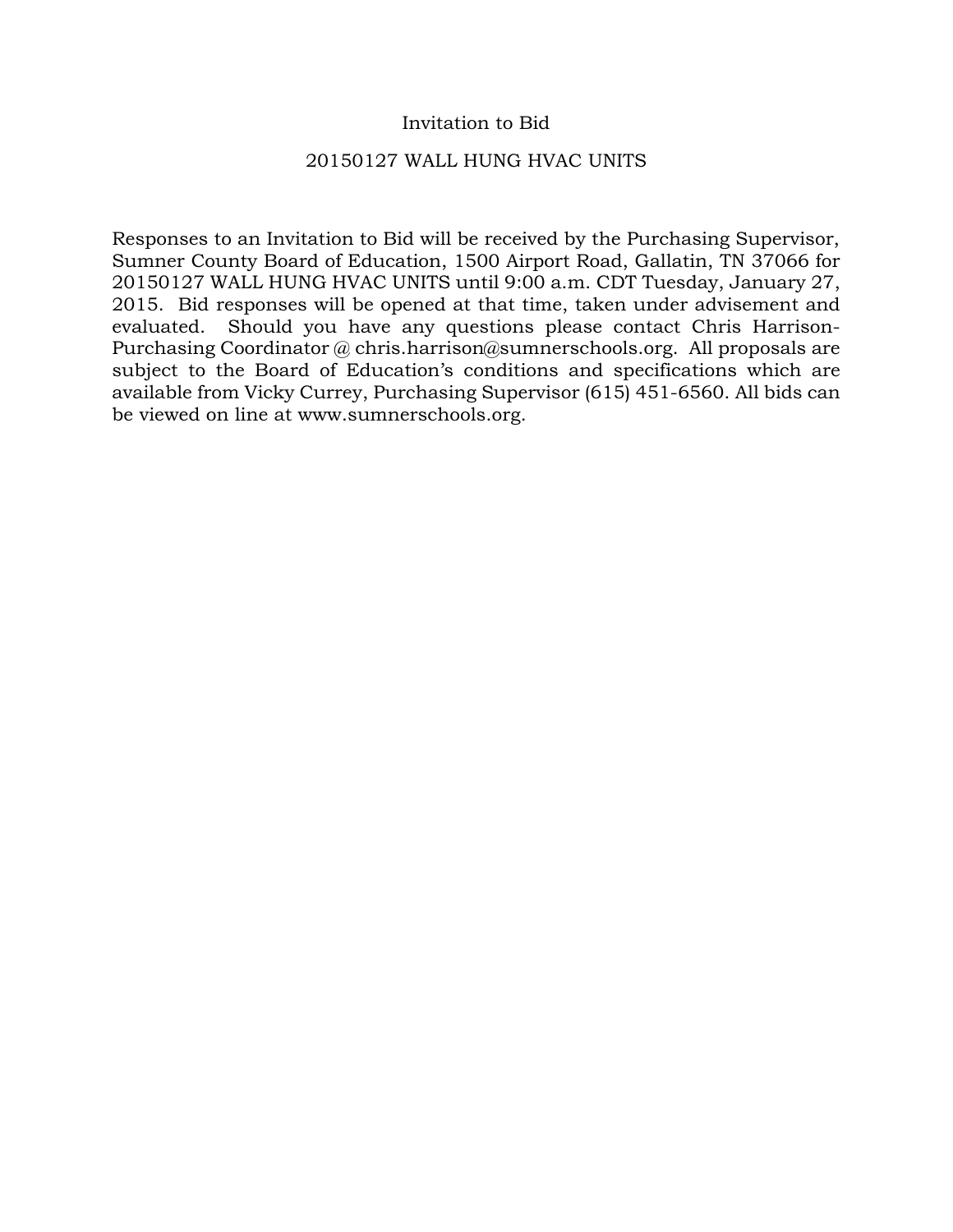#### **NOTICE TO RESPONDENTS**

Responses to an Invitation to Bid will be received by the Purchasing Supervisor in the SUPPORT SERVICE FACILITY CONFERENCE ROOM, Sumner County Board of Education, 1500 Airport Road Gallatin, TN 37066. They will be received until **9:00 A.M. Local Time TUESDAY, JANUARY 27, 2015** for **20150127 WALL HUNG HVAC UNITS**, at which time the responses will be opened, taken under advisement and evaluated. *BIDS WILL BE POSTED ON www.sumnerschools.org* 

**GENERAL REQUIREMENTS AND CONDITIONS** 

-------------------------------------------------------------------------------------------------------------------------------

- 1. The Sumner County Board of Education reserves the right to accept or reject any and/or all responses in whole or in part, and to waive informalities therein.
- 2. Any responses received after the scheduled closing time for the receipt for responses will not be considered.
- 3. If a mistake is discovered after the responses are received, only the Sumner County Board of Education may allow the respondent to withdraw the entire response.
- 4. Partial payments will not be approved unless justification for such payment can be shown. Terms will be net 30 days.
- 5. Payment will not be made until the said **20150127 WALL HUNG HVAC UNITS** are inspected and approved as meeting all specifications by persons appointed by the Sumner County Board of Education.
- 6. Responses submitted must be in a sealed envelope and marked on the outside as follows: **RESPONSE: 20150127 WALL HUNG HVAC UNITS DEADLINE: 9:00 A.M., TUESDAY, JANUARY 27, 2015**
- 7. Facsimile responses will not be considered.
- 8. If a successful bidder violates any terms of their bid, the contract, school board policy or any law they may be disqualified from bidding for a period of two years for minor violations or longer for major violations. Bids from disqualified bidders will not be accepted during the period of disqualification.
- 9. Prices quoted on the response (if any) are to be considered firm and binding until the said **20150127 WALL HUNG HVAC UNITS** are in the possession of the Sumner County Board of Education.
- 10. No purchase or contract is authorized or valid until the issuance of a Board Purchase Order in accordance with Board Policy. No Board Employee is authorized to purchase equipment, supplies or services prior to the issuance of such a Purchase Order.
- 11. Any deviation from these stated terms, specifications and conditions must be coordinated with and approved in writing by the Purchasing Supervisor, Vicky Currey (615) 451-6560.
- 12. All bids that exceed \$25,000 must have the Company Name, License Number, Expiration Date thereof and License Classification of Contractor listed on outside of sealed envelope. As required by State of Tennessee Code Annotated 62-6-119.
- 13. The awarded bidder will be required to post a performance and payment bond in the amount of 25% of the contract price if it exceeds \$100,000 as stated by State of Tennessee Code Annotated 12-4-201.
- 14. If the project cost in excess of \$25,000 a performance bond must be secured by the requesting party in an amount equal to the market improvement value.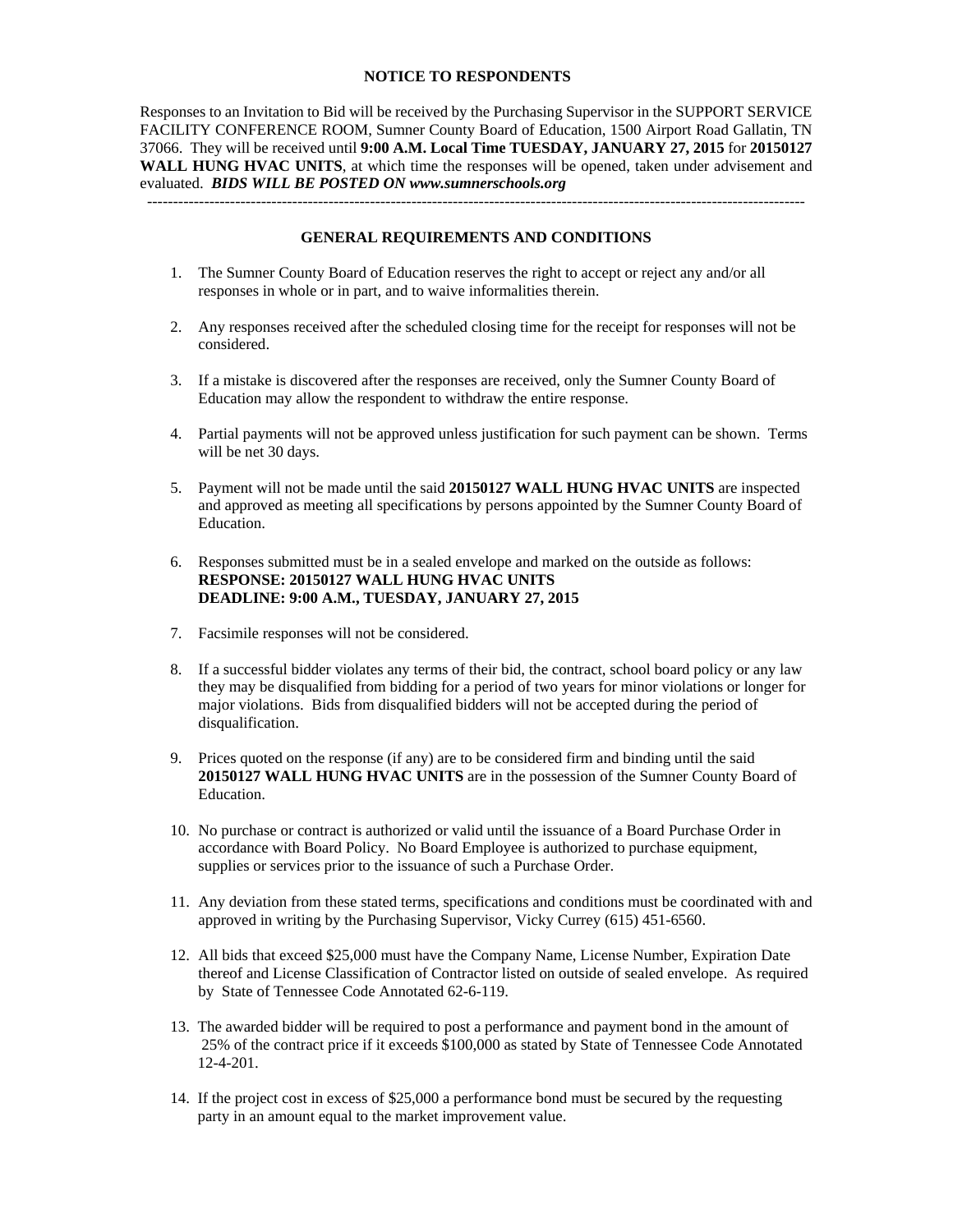# **20150127 WALL HUNG UNITS**

The Sumner County Board of Education, herein known as "School System", is soliciting bids for the purchase of wall hung HVAC units. The bid is for materials only. The installation shall be completed by School System maintenance personnel. The vendor must honor their bid price for a period of not less than 90 days from the bid opening date. Any item received by the School System that does not meet specifications, shall be returned to the vendors at its' sole expense.

### **SPECIFIC INFORMATION**

Wall Mount Packaged Air Conditioning w/ Gas Heat

- 5 ton capacity
- Natural Gas
- 208/230v; 3 phase
- 15 kW Auxiliary Heat Bank
- Low & High Pressure Controls
- Single Point Power Connection
- 5 yr. Compressor Warranty
- Includes Supply & Return Grills

The vendor must include cost for delivery to 1500 Airport Road, Gallatin, TN 37066.